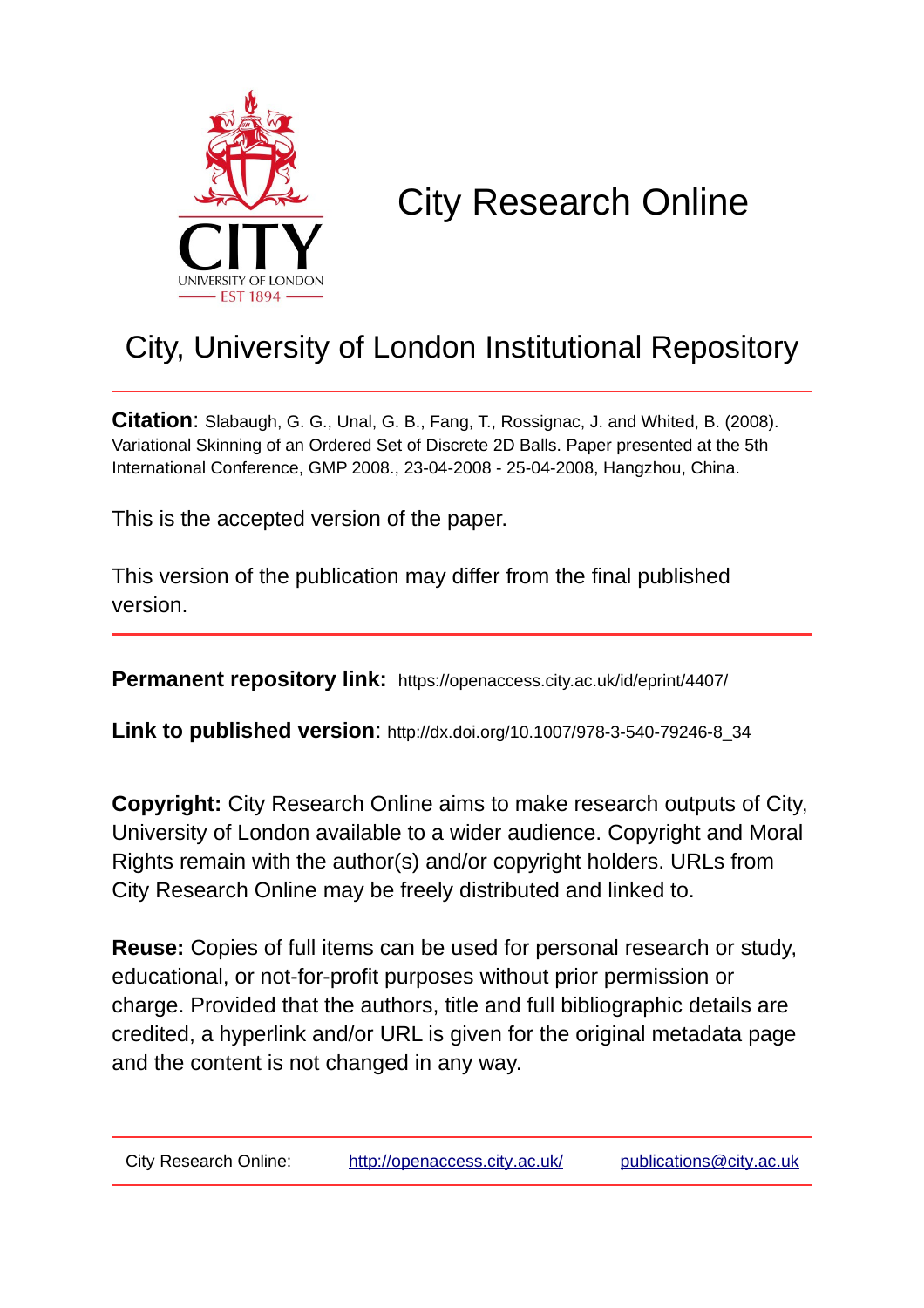### Variational Skinning of an Ordered Set of Discrete 2D Balls

Greg Slabaugh<sup>1</sup>, Gozde Unal<sup>2</sup>, Tong Fang<sup>1</sup>, Jarek Rossignac<sup>3</sup>, Brian Whited<sup>3</sup>

<sup>1</sup> Siemens Corporate Research, Princeton NJ 08540 USA <sup>2</sup> Sabanci University, Istanbul Turkey <sup>3</sup> Georgia Institute of Technology, Atlanta, GA 30332 USA

Abstract. This paper considers the problem of computing an interpolating skin of a ordered set of discrete 2D balls. By construction, the skin is constrained to be  $C^1$  continuous, and for each ball, it touches the ball at a point and is tangent to the ball at the point of contact. Using an energy formulation, we derive differential equations that are designed to minimize the skin's arc length, curvature, or convex combination of both. Given an initial skin, we update the skin's parametric representation using the differential equations until convergence occurs. We demonstrate the method's usefulness in generating interpolating skins of balls of different sizes and in various configurations.

#### 1 Introduction

In this paper, we consider the geometric problem of ball skinning, which we define to be the computation of a continuous interpolation of a discrete set of balls; an example appears in Figure 1. This problem arises in numerous applications, including character skinning, molecular surface model generation, and modeling of tubular structures. The balls can have different radii, be configured in different positions, and may or may not overlap. In our formulation of the problem, we require that there exist a series of contact points arranged along the skin, so that each ball has a point of contact with the skin and that the skin and ball are tangent to each other at the point of contact. The skin then rests on and interpolates the underlying balls.

For a given configuration of balls, there exist an infinite number of possible solutions to this problem as expressed above. To formulate the problem so that it is well-posed, we seek the skin that has minimal arc length, curvature, or combination of both. We achieve this by deriving, and solving, differential equations that minimize an energy, composed of arc length and curvature terms, based on this constrained variational problem. By minimizing this energy, the method provides an optimal constrained interpolation of the balls. In this paper we consider both one-sided and two-sided skins. A one-sided skin is a contour that rests on one side (left or right) of a collection of balls such as that portrayed in Figure 2 (a), while a two-sided skin defines an interpolating region that is composed of both left and right skins, and has an inside and outside, as demonstrated in Figure 1.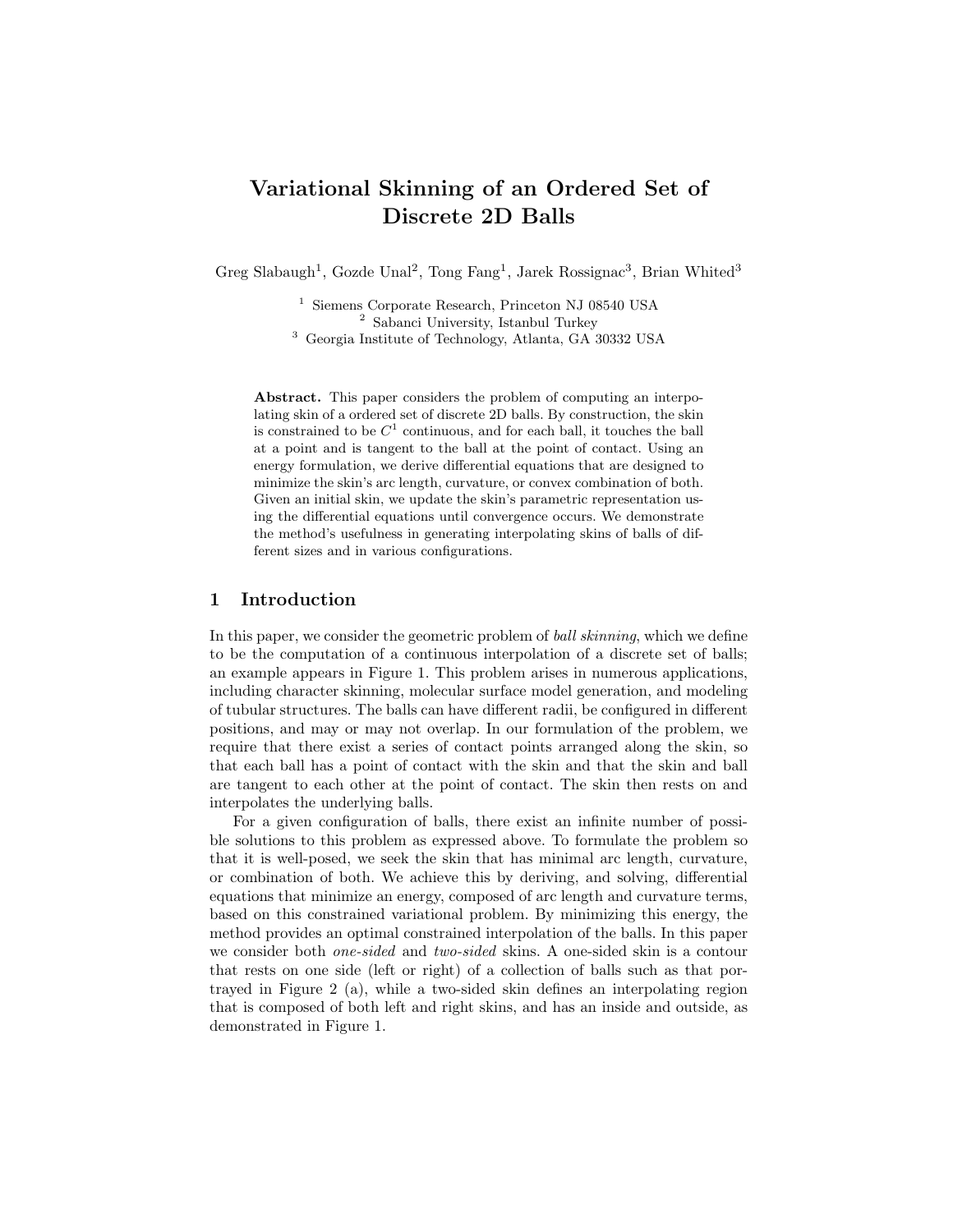2 Slabaugh et al.



Fig. 1. An example ball skinning. Given an ordered sequence of balls (a), we produce a skin that optimally interpolates the balls (b). This skin consists of two splines (green and blue) and is computed using differential equations.

#### 1.1 Related Work

The problem of skinning appears in various contexts. In computer animation, often an articulated object or character is constructed using a layered representation consisting of a skeletal structure and a corresponding geometric skin [1]. The skeleton has fewer degrees of freedom and is simpler to adjust by an animator. Given a new skeletal pose, the skinning algorithm is responsible for deforming the geometric skin to respond to the motion of the underlying skeleton. The skinning problem is a special case of the problem of computing the envelopes of families of quadrics, which have been investigated by Paternell [2] via the use of cyclographic maps.

The problem of ball skinning appears frequently in the context of computational chemistry and molecular biology, when generating surface meshes for molecular models [3] [4] [5]. Several algorithms exist to skin a molecular model to produce a  $C^1$  continuous surface that is tangent smooth and has high mesh quality. These methods are typically either based on Delaunay triangulation [3] or by finding the isosurface of an implicit function [5]. The work of [5] derives a special subset of skins that is piece-wise quadratic. When dealing with a continuous family of balls, the skin is the envelope of the infinite union of the circles of intersection of two consecutive pearls of infinitely close center. While the surfaces generated by these methods are tangent to the balls and have smoothness at the point of tangency, none of these existing methods provide an optimally smooth skin, unlike the method we present here.

In our application, we are interested in modeling the geometry of a blood vessel that has been identified using a 2D variant of Pearling [6], a ball packing algorithm that places numerous balls of different radii so that they fit snugly inside an imaged blood vessel. Given these balls, we would like to find an smooth,  $C<sup>1</sup>$  skin that smoothly interpolates the balls. This surface can then be used for visualization of the blood vessel as well as measurements such as volume or surface area.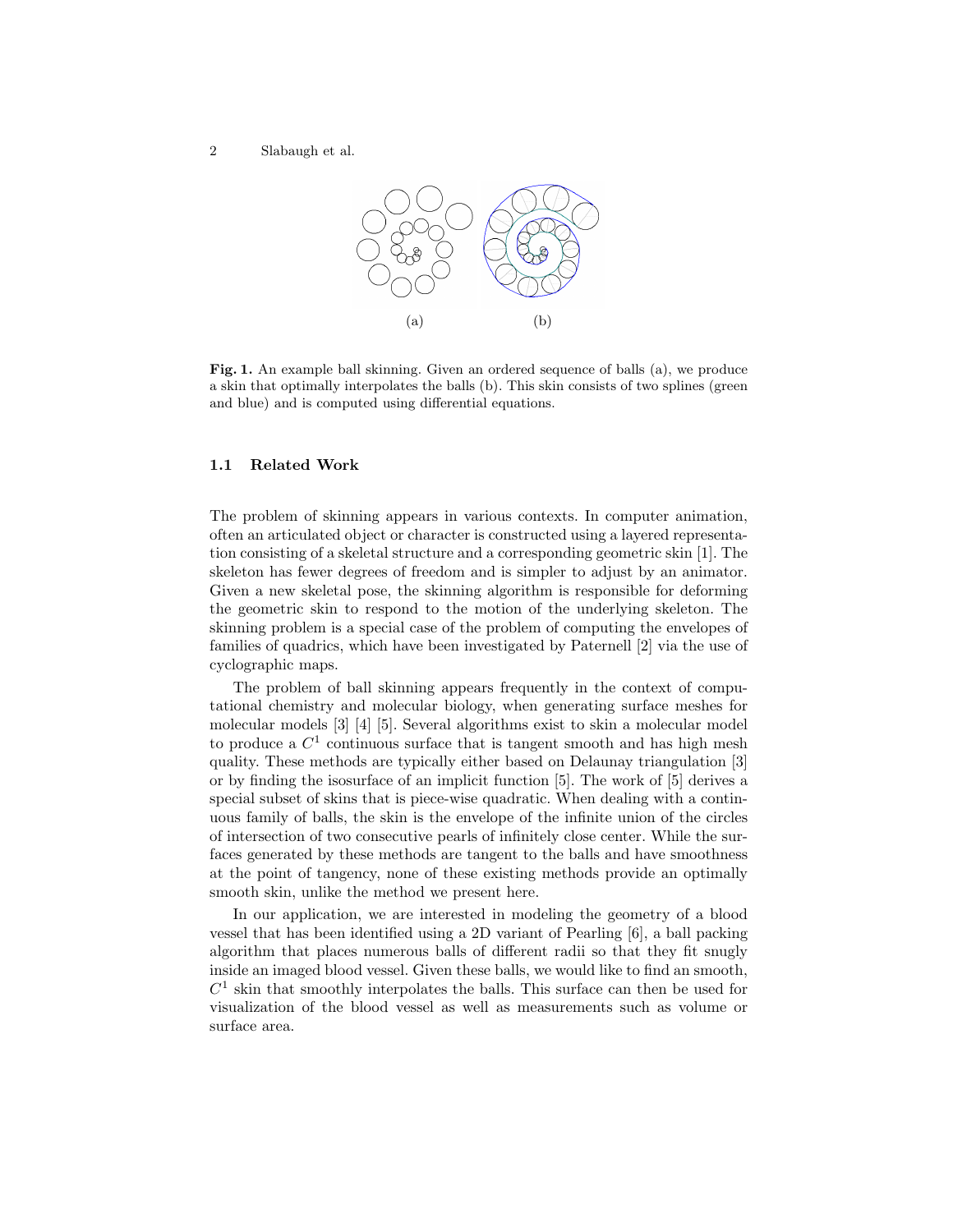

Fig. 2. Depiction of the problem. In (a), we would like to find the skin (dotted curve) that interpolates the ordered set of balls. In (b), we show a depiction of a segment of the skin.

#### 1.2 Our Contribution

We model the skin as a  $C^1$  spline, which, by construction, must touch each ball at a point of contact and be tangent to the ball at the point of contact. We then provide two novel derivations, one for deforming this constrained spline to minimize its arc length; and a second derivation for minimizing its curvature. The result of these derivations are differential equations, which we then solve to update a given spline to its optimal position. We then show experimental examples of how these differential equations are used perform optimally smooth skinning of balls.

#### 2 Skin representation

In this paper we consider the problem of *smoothly* interpolating between a discrete ordered set of balls. Our objective is to find a skin S, that satisfies several geometric criteria:

- 1. The skin should be modeled by a point of contact with each ball.
- 2. The skin should be tangent to a ball at the point of contact.
- 3. The skin should optimize an energy functional composed of arc length and curvature terms.

A depiction of the problem is presented in Figure 2 (a), where the desired skin is rendered as a dotted line. The skin **S** is composed of a set of segments,  $\mathbf{S}_i$ , for  $i = 1 \dots N - 1$ , where N is the total number of balls.

#### 2.1 Segment representation

Various spline representations (such as Catmull Rom, 4-point, etc.) are possible for modeling the segments; in this paper we choose to model each segment  $S_i$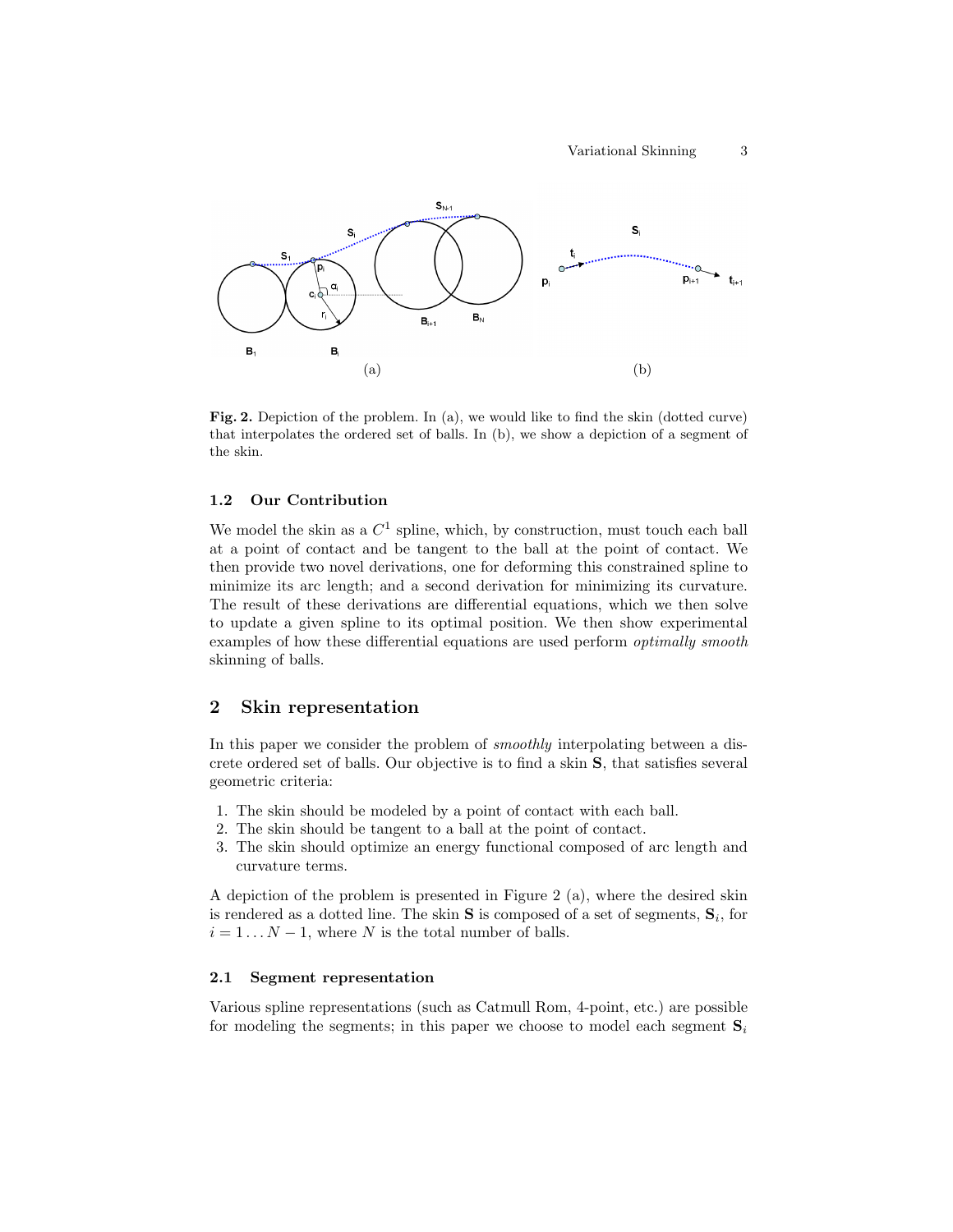4 Slabaugh et al.

using a spline that starts at point  $\mathbf{p}_i$  in direction  $\mathbf{t}_i$ , and ends at point  $\mathbf{p}_{i+1}$  in direction  $t_{i+1}$ , as depicted in Figure 2 (b). We model the segment using a cubic polynomial curve

$$
\mathbf{S}_i = \mathbf{A}_i t^3 + \mathbf{B}_i t^2 + \mathbf{C}_i t + \mathbf{D}_i, \tag{1}
$$

since the four constraints require four degrees of freedom. For the ith segment,  $A_i, B_i, C_i$ , and  $D_i$  are coefficients, and  $t \in [0, 1]$  is a time variable that parameterizes the curve.

Each segment  $S_i$  of the skin is defined by the Hermite interpolation of the boundary conditions defined by  $\mathbf{p}_i$ ,  $\mathbf{t}_i$ ,  $\mathbf{p}_{i+1}$ , and  $\mathbf{t}_{i+1}$ , specifically,  $\mathbf{S}_i|_{t=0} = \mathbf{p}_i$ ,  $\frac{d\mathbf{S}_i}{dt}|_{t=0} = \mathbf{t}_i$ ,  $\mathbf{S}_i|_{t=1} = \mathbf{p}_{i+1}$ , and  $\frac{d\mathbf{S}_i}{dt}|_{t=1} = \mathbf{t}_{i+1}$ . derivative of the segment,

$$
\mathbf{S}'_i = \frac{d\mathbf{S}_i}{dt} = 3\mathbf{A}_i t^2 + 2\mathbf{B}_i t + \mathbf{C}_i,
$$
\n(2)

we obtain a system of four equations for the four coefficients:  $D_i = p_i$ ,  $C_i = t_i$ ,  $\mathbf{A}_i + \mathbf{B}_i + \mathbf{C}_i + \mathbf{D}_i = \mathbf{p}_{i+1}$ , and  $3\mathbf{A}_i + 2\mathbf{B}_i + \mathbf{C}_i = \mathbf{t}_{i+1}$ , which is easily solved, yielding

$$
\mathbf{A}_{i} = -2\mathbf{p}_{i+1} + 2\mathbf{p}_{i} + \mathbf{t}_{i} + \mathbf{t}_{i+1}
$$
  
\n
$$
\mathbf{B}_{i} = 3\mathbf{p}_{i+1} - 3\mathbf{p}_{i} - 2\mathbf{t}_{i} - \mathbf{t}_{i+1}
$$
  
\n
$$
\mathbf{C}_{i} = \mathbf{t}_{i}
$$
  
\n
$$
\mathbf{D}_{i} = \mathbf{p}_{i}
$$
 (3)

#### 2.2 Endpoints

We now have a way to model each segment of the skin. But we have not yet described how to determine the endpoints  $\mathbf{p}_i$ ,  $\mathbf{p}_{i+1}$  and their respective tangents,  $\mathbf{t}_i, \mathbf{t}_{i+1}$  of each segment. As shown in Figure 2 (a), we can represent the point of contact  $\mathbf{p}_i$  on the *i*th ball as

$$
\mathbf{p}_{i} = \mathbf{c}_{i} + \begin{bmatrix} r_{i} \cos \alpha_{i} \\ r_{i} \sin \alpha_{i} \end{bmatrix}, \qquad (4)
$$

where  $r_i$  is the radius of ball,  $c_i$  is its center, and  $\alpha_i$  is an angle. In addition, we can represent the tangent

$$
\mathbf{t}_{i} = \begin{bmatrix} -a_{i} \sin \alpha_{i} \\ a_{i} \cos \alpha_{i} \end{bmatrix}, \tag{5}
$$

where  $a_i$  is a stiffness coefficient that controls the influence of the tangential constraint. Each  $a_i$  is fixed to be half the distance between the next and previous ball centers (for the first and last balls, it is the distance between the ball center and its neighbor ball center). Note that both the point  $\mathbf{p}_i$  and the tangent  $\mathbf{t}_i$  are only a function of the angle  $\alpha_i$ , since the radius, center, and stiffness coefficient of the ball are fixed.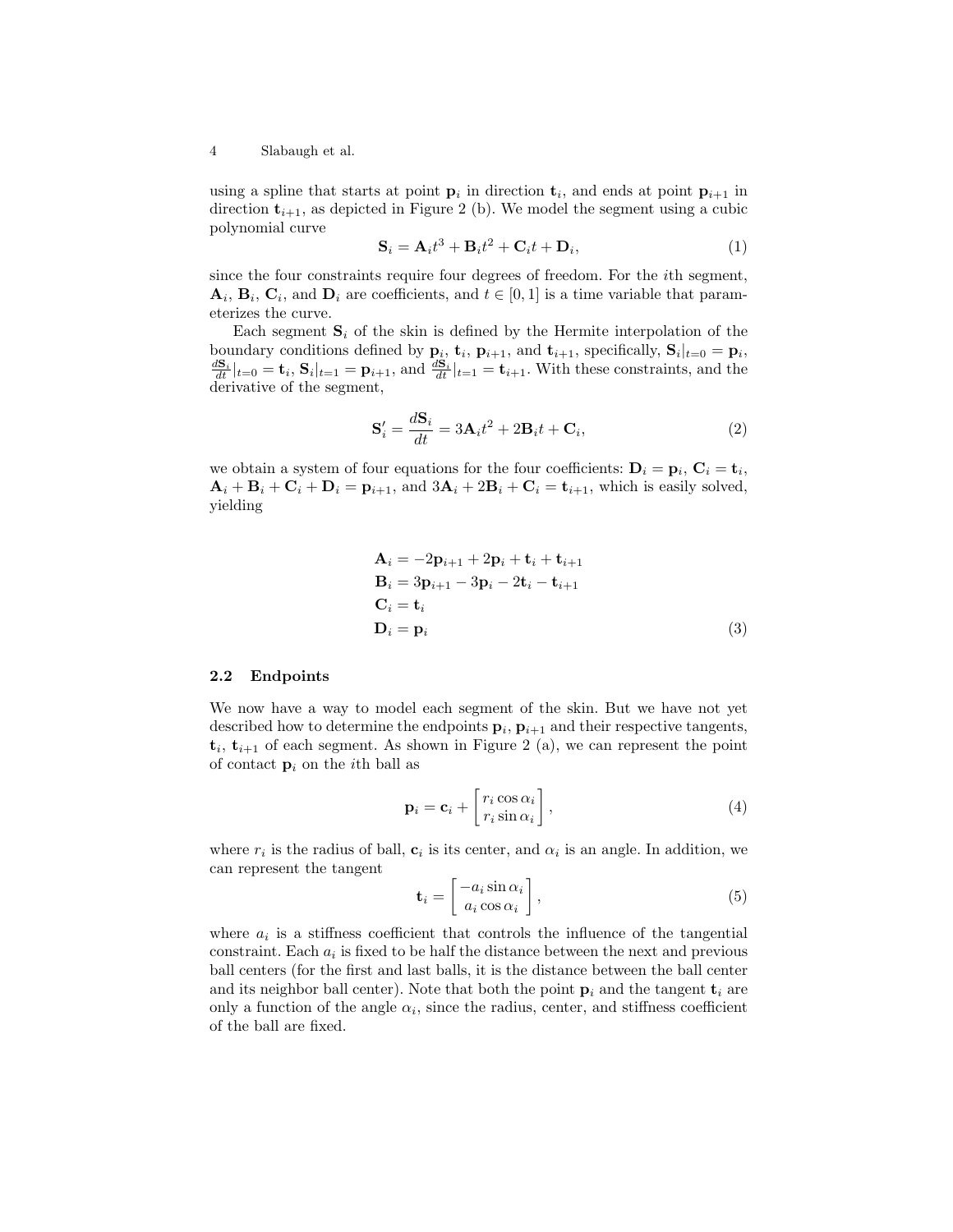We now have a way to represent the skin  $S$  as a set of segments  $S_i$ , where each segment  $S_i$  interpolates between the points of contact  $p_i, p_{i+1}$  with balls  $\mathbf{B}_i, \mathbf{B}_{i+1}$ , subject to tangent conditions  $\mathbf{t}_i, \mathbf{t}_{i+1}$  respectively.

By construction of the problem, the angle  $\alpha_i$  affects only the segment  $S_i$  as well as the segment  $S_{i-1}$ , as can be easily seen in Figure 2 (a). Finally, we note that the skin is fully parameterized by the balls and the spline angles  $\alpha_i$ . Since the balls are fixed, our objective will be to compute the angles  $\alpha_i$  that form the optimal skin.

#### 3 Energy minimization

There are an infinite number of skins that are modeled by a contact point on each ball and have a direction tangent to the ball at the point of contact. To further constrain the problem, we require that the skin have minimal arc length and/or be smooth. We achieve this by finding the angles  $\alpha_i$  that optimize an energy functional. First, we derive equations used to compute the skin with minimal arc length, then we consider curvature.

#### 3.1 Arc length minimization

In this section, we consider the minimization of arc length. This will result in the shortest skin that satisfies the geometric constraints imposed by our ball representation. That is, we would like to find the angles  $\alpha_i$  that minimize

$$
E_a = \int |\mathbf{S}'| dt,\tag{6}
$$

where  $S'$  is the derivative of  $S$  with respect to t. Since the skin is represented as a set of segments, this is equivalent to

$$
E_a = \sum_{i=1}^{N-1} \int |\mathbf{S}'_i| dt, \tag{7}
$$

Next, we take the derivative of the energy with respect to the angle  $\alpha_i$ . As stated above, the *i*th angle only affects the segments  $S_{i-1}$  and  $S_i$ . Therefore,

$$
\frac{\partial E_a}{\partial \alpha_i} = \frac{\partial}{\partial \alpha_i} \left( \int |\mathbf{S}'_i| dt \right) + \frac{\partial}{\partial \alpha_i} \left( \int |\mathbf{S}'_{i-1}| dt \right) \tag{8}
$$

First term Let us consider the first term of Equation 8. Propagating the derivative with respect to  $\alpha_i$  through the integral, it is easy to show that

$$
\frac{\partial}{\partial \alpha_i} \left( \int |\mathbf{S}'_i| dt \right) = \int \frac{\partial}{\partial \alpha_i} < \mathbf{S}'_i, \mathbf{S}'_i >^{\frac{1}{2}} dt
$$
\n
$$
= \int < \mathbf{S}'_i, \mathbf{S}'_i >^{-\frac{1}{2}} < \mathbf{S}'_i, \frac{\partial \mathbf{S}'_i}{\partial \alpha_i} > dt,
$$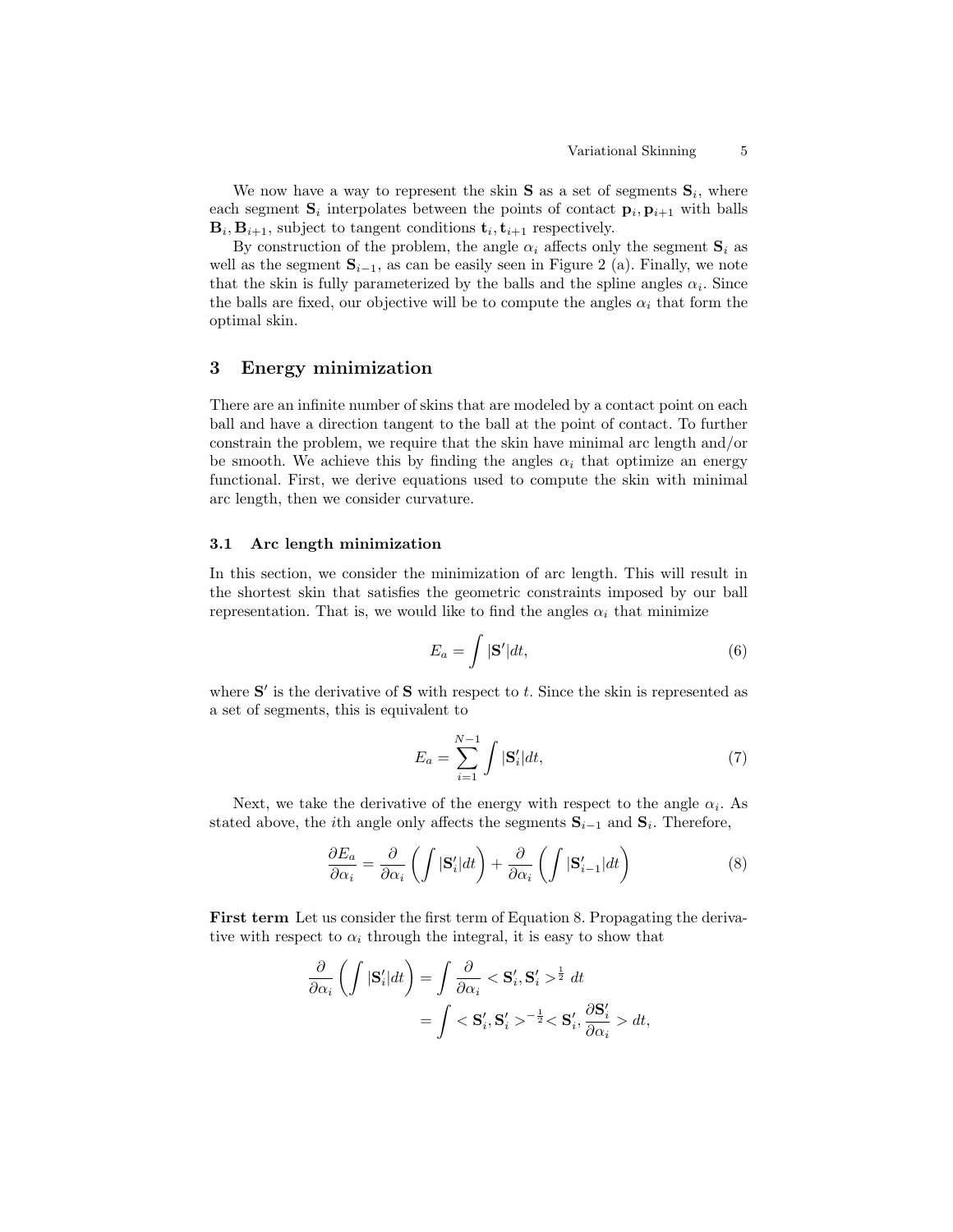#### 6 Slabaugh et al.

where  $\langle \rangle$  denotes an inner product. Next, we derive an expression for the  $\frac{\partial S'_i}{\partial \alpha_i}$ terms using Equation 2, yielding

$$
\frac{\partial \mathbf{S}'_i}{\partial \alpha_i} = 3t^2 \frac{\partial \mathbf{A}_i}{\partial \alpha_i} + 2t \frac{\partial \mathbf{B}_i}{\partial \alpha_i} + \frac{\partial \mathbf{C}_i}{\partial \alpha_i}
$$
(9)

The derivatives  $\frac{\partial \mathbf{A}_i}{\partial \alpha_i}, \frac{\partial \mathbf{B}_i}{\partial \alpha_i}$  and  $\frac{\partial \mathbf{C}_i}{\partial \alpha_i}$  can be derived using Equation 3, as

$$
\frac{\partial \mathbf{A}_i}{\partial \alpha_i} = 2 \frac{\partial \mathbf{p}_i}{\partial \alpha_i} + \frac{\partial \mathbf{t}_i}{\partial \alpha_i}
$$

$$
\frac{\partial \mathbf{B}_i}{\partial \alpha_i} = -3 \frac{\partial \mathbf{p}_i}{\partial \alpha_i} - 2 \frac{\partial \mathbf{t}_i}{\partial \alpha_i}
$$

$$
\frac{\partial \mathbf{C}_i}{\partial \alpha_i} = \frac{\partial \mathbf{t}_i}{\partial \alpha_i}
$$
(10)

Finally, the derivatives  $\frac{\partial \mathbf{p}_i}{\partial \alpha_i}$  and  $\frac{\partial \mathbf{t}_i}{\partial \alpha_i}$  can be derived from Equations 4 and 5 as

$$
\frac{\partial \mathbf{p}_i}{\partial \alpha_i} = \begin{bmatrix} -r_i \sin \alpha_i \\ r_i \cos \alpha_i \end{bmatrix}
$$

$$
\frac{\partial \mathbf{t}_i}{\partial \alpha_i} = \begin{bmatrix} -a_i \cos \alpha_i \\ -a_i \sin \alpha_i \end{bmatrix}
$$
(11)

We now have all the derivatives needed to compute the first term in Equation 8.

Second term Now let us consider the first term of Equation 8, which has a very similar derivation. Propagating the derivative with respect to  $\alpha_i$  through the integral

$$
\frac{\partial}{\partial \alpha_i} \left( \int |\mathbf{S}_{i-1}'| dt \right) = \int \langle \mathbf{S}_{i-1}', \mathbf{S}_{i-1}' > ^{-\frac{1}{2}} \langle \mathbf{S}_{i-1}', \frac{\partial \mathbf{S}_{i-1}'}{\partial \alpha_i} > dt, \qquad (12)
$$

As before, we derive an expression for the  $\frac{\partial S'_{i-1}}{\partial \alpha_i}$  terms using Equation 2, yielding

$$
\frac{\partial \mathbf{S}_{i-1}'}{\partial \alpha_i} = 3t^2 \frac{\partial \mathbf{A}_{i-1}}{\partial \alpha_i} + 2t \frac{\partial \mathbf{B}_{i-1}}{\partial \alpha_i} + \frac{\partial \mathbf{C}_{i-1}}{\partial \alpha_i}
$$
(13)

Next, the derivatives  $\frac{\partial \mathbf{A}_{i-1}}{\partial \alpha_i}, \frac{\partial \mathbf{B}_{i-1}}{\partial \alpha_i}$  $\frac{\mathbf{B}_{i-1}}{\partial \alpha_i}$  and  $\frac{\partial \mathbf{C}_{i-1}}{\partial \alpha_i}$  can be derived using Equation 3, as

$$
\frac{\partial \mathbf{A}_{i-1}}{\partial \alpha_i} = -2 \frac{\partial \mathbf{p}_i}{\partial \alpha_i} + \frac{\partial \mathbf{t}_i}{\partial \alpha_i}
$$

$$
\frac{\partial \mathbf{B}_{i-1}}{\partial \alpha_i} = 3 \frac{\partial \mathbf{p}_i}{\partial \alpha_i} - \frac{\partial \mathbf{t}_i}{\partial \alpha_i}
$$

$$
\frac{\partial \mathbf{C}_{i-1}}{\partial \alpha_i} = \mathbf{0}
$$
(14)

We now have all the derivatives needed to compute the second term of Equation 8.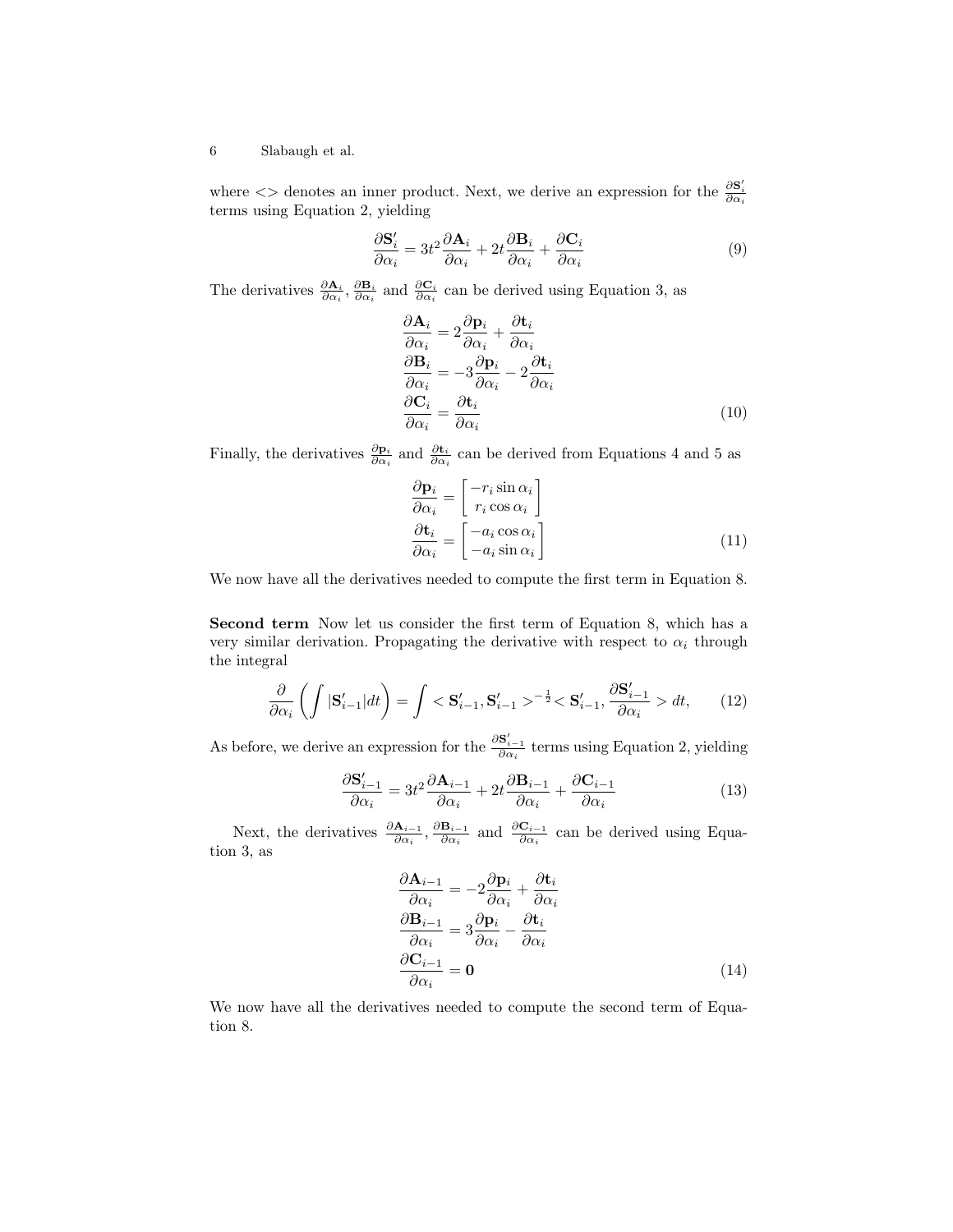#### 3.2 Curvature minimization

We now consider the problem of minimizing curvature. Since curvature can be positive or negative, we choose to minimize the squared curvature, i.e, we would like to find the angles  $\alpha_i$  that minimize

$$
E_c = \int \kappa^2(t)dt,\tag{15}
$$

where  $\kappa(t)$  is the curvature of **S** at point t. Since the skin is represented as a set of segments, this is equivalent to

$$
E_c = \sum_{i=1}^{N-1} \int \kappa_i^2(t) dt,
$$
\n(16)

where  $\kappa_i(t)$  is the curvature at point t along segment  $S_i$ . Next, we take the derivative of the energy with respect to the angle  $\alpha_i$ . As stated above, the *i*th angle only affects the segments  $S_{i-1}$  and  $S_i$ . Therefore,

$$
\frac{\partial E_c}{\partial \alpha_i} = \frac{\partial}{\partial \alpha_i} \left( \int \kappa_i^2(t) dt \right) + \frac{\partial}{\partial \alpha_i} \left( \int \kappa_{i-1}^2(t) dt \right) \tag{17}
$$

Recall that the curvature is given by

$$
\kappa_i = \frac{|\mathbf{S}_i' \times \mathbf{S}_i''|}{|\mathbf{S}_i'|^3} = \frac{\langle \mathbf{S}_i', J\mathbf{S}_i'' \rangle}{\langle \mathbf{S}_i', \mathbf{S}_i' \rangle^{\frac{3}{2}}},\tag{18}
$$

where  $J = \begin{bmatrix} 0 & 1 \\ -1 & 0 \end{bmatrix}$  is a 90 degree rotation matrix. Using these equations, Equation 17 becomes

$$
\frac{\partial E_c}{\partial \alpha_i} = \frac{\partial}{\partial \alpha_i} \left( \int \left[ \frac{<\mathbf{S}'_i, J\mathbf{S}''_i>}{<\mathbf{S}'_i, \mathbf{S}'_i>^{\frac{3}{2}}} \right]^2 dt \right) + \frac{\partial}{\partial \alpha_i} \left( \int \left[ \frac{<\mathbf{S}'_{i-i}, J\mathbf{S}''_{i-i}>}{<\mathbf{S}'_{i-i}, \mathbf{S}'_{i-i}>^{\frac{3}{2}}} \right]^2 dt \right)
$$
(19)

First term Let us consider the first term of Equation 19. Propagating the derivative with respect to  $\alpha_i$  through the integral, we see that

$$
\begin{split} \frac{\partial}{\partial \alpha_i}\left(\int\left[\frac{<\mathbf{S}_i^{'},J\mathbf{S}_i^{''}>}{<\mathbf{S}_i^{'},\mathbf{S}_i^{'}>^{3\over2}}\right]^2 dt\right)=\\ \int 2\left[\frac{<\mathbf{S}_i^{'},J\mathbf{S}_i^{''}>}{<\mathbf{S}_i^{'},\mathbf{S}_i^{'}>^{3\over2}}\right]\left(\frac{\frac{\partial}{\partial \alpha_i}<\mathbf{S}_i^{'},J\mathbf{S}_i^{''}>}{<\mathbf{S}_i^{'},J\mathbf{S}_i^{'}>^{3\over2}}-\frac{3}{2}\frac{<\mathbf{S}_i^{'},J\mathbf{S}_i^{''}> \frac{\partial}{\partial \alpha_i}<\mathbf{S}_i^{'},\mathbf{S}_i^{'}>}{<\mathbf{S}_i^{'},\mathbf{S}_i^{'}>^{5\over2}}\right) dt\end{split}
$$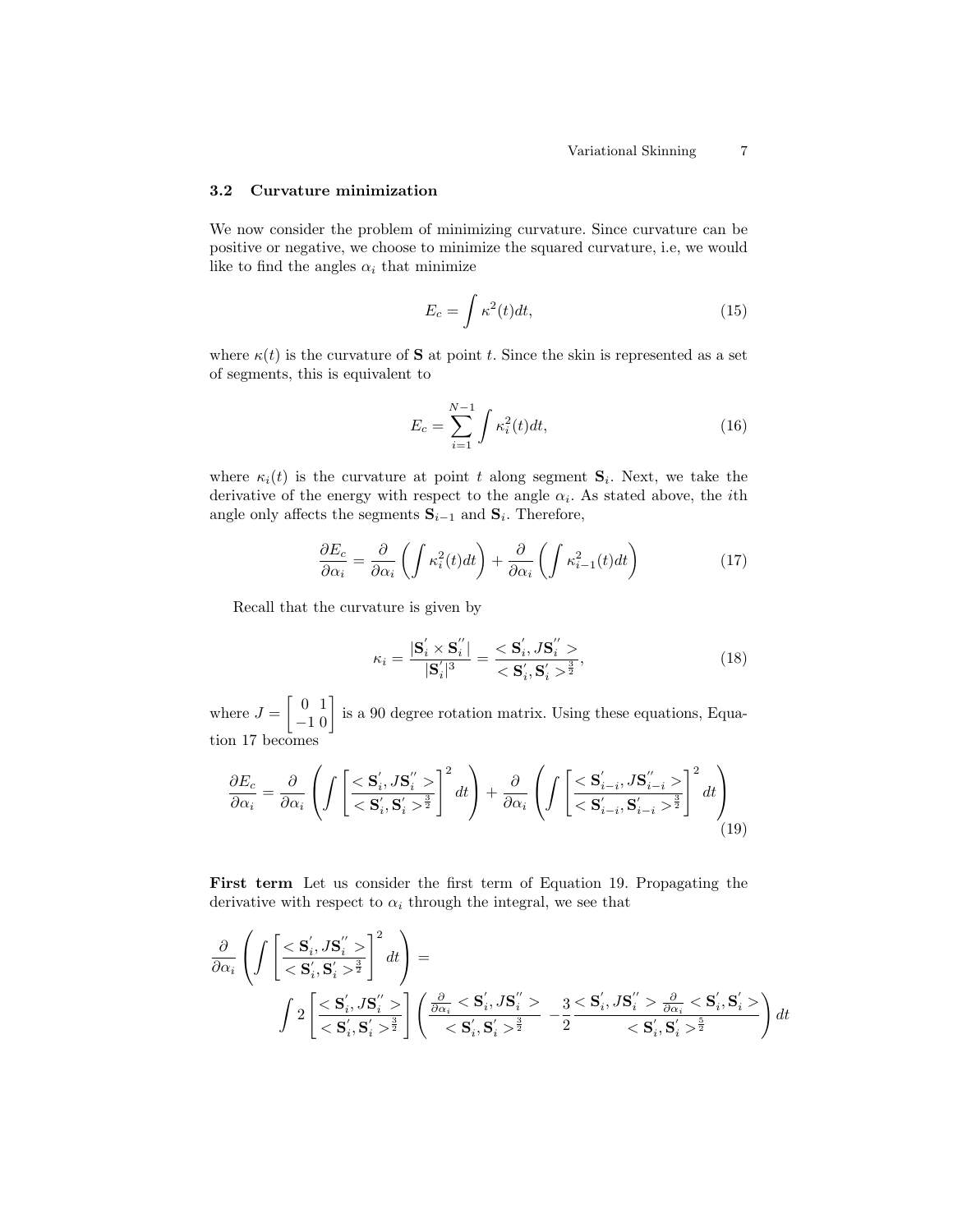#### 8 Slabaugh et al.

For this, we need the derivatives  $\frac{\partial}{\partial \alpha_i} < \mathbf{S}'_i, J\mathbf{S}''_i > \text{and } \frac{\partial}{\partial \alpha_i} < \mathbf{S}'_i, \mathbf{S}'_i >$ . It is easy to show that these derivatives are

$$
\frac{\partial}{\partial \alpha_i} < \mathbf{S}_i', J\mathbf{S}_i'' > = < \frac{\partial \mathbf{S}_i'}{\partial \alpha_i}, J\mathbf{S}_i'' > + < \mathbf{S}_i', J\frac{\partial \mathbf{S}_i''}{\partial \alpha_i} > \\
\frac{\partial}{\partial \alpha_i} < \mathbf{S}_i', \mathbf{S}_i' > = 2 < \mathbf{S}_i', \frac{\partial \mathbf{S}_i'}{\partial \alpha_i} > \n\tag{20}
$$

Equation 9 gives an expression for  $\frac{\partial \mathbf{S}'_i}{\partial \alpha_i}$ , and from this we see  $\frac{\partial \mathbf{S}''_i}{\partial \alpha_i} = 6t \frac{\partial \mathbf{A}_i}{\partial \alpha_i} + \frac{\partial \mathbf{A}_i}{\partial \alpha_i}$  $2\frac{\partial \mathbf{B}_{i}}{\partial \alpha_{i}}$ . The derivatives  $\frac{\partial \mathbf{A}_{i}}{\partial \alpha_{i}}$ ,  $\frac{\partial \mathbf{B}_{i}}{\partial \alpha_{i}}$  and  $\frac{\partial \mathbf{C}_{i}}{\partial \alpha_{i}}$  are given in Equation 10. We now have all the derivatives needed to compute the first term in Equation 19.

Second term The first term of Equation 19 is very similar the second term derived above. Propagating the derivative with respect to  $\alpha_i$  through the integral, we see that

$$
\frac{\partial}{\partial \alpha_i} \left( \int \left[ \frac{<\mathbf{S}_{i-1}', J\mathbf{S}_{i-1}'' >}{<\mathbf{S}_{i-1}', \mathbf{S}_{i-1}' > \frac{3}{2}} \right]^2 dt \right) = \int 2 \left[ \frac{<\mathbf{S}_{i-1}', J\mathbf{S}_{i-1}'' >}{<\mathbf{S}_{i-1}', \mathbf{S}_{i-1}' > \frac{3}{2}} \right].
$$
\n(21)\n
$$
\left( \frac{\frac{\partial}{\partial \alpha_i} <\mathbf{S}_{i-1}', J\mathbf{S}_{i-1}'' >}{<\mathbf{S}_{i-1}', \mathbf{S}_{i}' > \frac{3}{2}} - \frac{3}{2} \frac{<\mathbf{S}_{i-1}', J\mathbf{S}_{i-1}'' > \frac{\partial}{\partial \alpha_i} <\mathbf{S}_{i-1}', \mathbf{S}_{i-1}' >}{<\mathbf{S}_{i-1}', \mathbf{S}_{i-1}' > \frac{5}{2}} \right) dt
$$

For this, we need the derivatives  $\frac{\partial}{\partial \alpha_i} < \mathbf{S}_{i-1}$ ,  $J\mathbf{S}_{i-1}'' >$  and  $\frac{\partial}{\partial \alpha_i} < \mathbf{S}_{i-1}', \mathbf{S}_{i-1}' >$ . It is well known that the derivative of the cross product is

$$
\frac{\partial}{\partial \alpha_i} < \mathbf{S}'_{i-1}, J\mathbf{S}''_{i-1} > = \frac{\partial \mathbf{S}'_{i-1}}{\partial \alpha_i}, J\mathbf{S}''_{i-1} > + \frac{\partial \mathbf{S}'_{i-1}}{\partial \alpha_i} > \\
\frac{\partial}{\partial \alpha_i} < \mathbf{S}'_{i-1}, \mathbf{S}'_{i-1} > = 2 < \mathbf{S}'_{i-1}, \frac{\partial \mathbf{S}'_{i-1}}{\partial \alpha_i} > \tag{22}
$$

Equation 13 gives an expression for  $\frac{\partial S'_{i-1}}{\partial \alpha_i}$ , and from this we see  $\frac{\partial S''_{i-1}}{\partial \alpha_i} = 6t \frac{\partial A_{i-1}}{\partial \alpha_i}$  $\frac{\mathbf{A}_{i-1}}{\partial \alpha_i} +$  $2\frac{\partial \mathbf{B}_{i-1}}{\partial \alpha}$  $\frac{\mathbf{B}_{i-1}}{\partial \alpha_i}$ . The derivatives  $\frac{\partial \mathbf{A}_{i-1}}{\partial \alpha_i}, \frac{\partial \mathbf{B}_{i-1}}{\partial \alpha_i}$  $\frac{\mathbf{B}_{i-1}}{\partial \alpha_i}$  and  $\frac{\partial \mathbf{C}_{i-1}}{\partial \alpha_i}$  are given in Equation 14. Thus, all the derivatives needed to compute the second term of Equation 19 have been derived.

In these equations, we evaluate the integrals in Equations 8 and 19 for each angle  $\alpha_i$ . However, for the first ball,  $i = 1$ , there is no segment  $S_{i-1}$ , so we ignore the integral this term. Likewise, for the last ball,  $i = N$ , there is no segment  $S_i$ , so we ignore the integral this term.

#### 3.3 Discussion

To summarize, we have derived the gradient of energy functionals  $E_a$  and  $E_c$ with respect to angles,  $\alpha_i$ . The derivation inherently consisted of several steps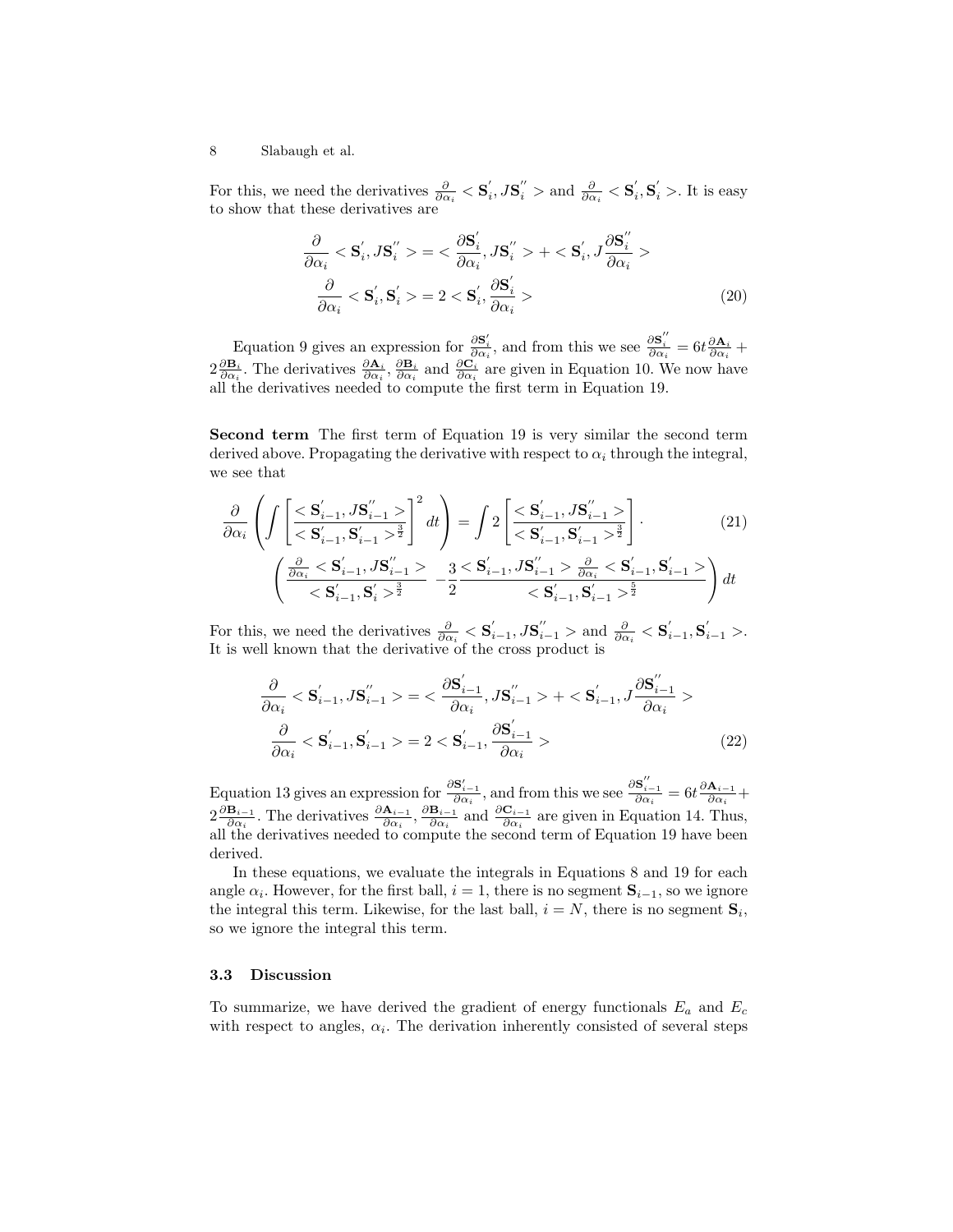via the chain rule, as the energy is a combination of the arc length and squared curvature, which in turn are functions of the skin, which in turn is a function of the segment coefficients  $\mathbf{A}_i$ ,  $\mathbf{B}_i$ ,  $\mathbf{C}_i$ ,  $\mathbf{D}_i$  and  $\mathbf{A}_{i-1}$ ,  $\mathbf{B}_{i-1}$ ,  $\mathbf{C}_{i-1}$ ,  $\mathbf{D}_{i-1}$ , which in turn are functions of the angles  $\alpha_i$ .

#### 3.4 Implementation

We combine the energies  $E_a$  and  $E_c$  together, as

$$
E = (1 - k)E_a + kE_c \tag{23}
$$

where  $k$  is a constant used to weight the arc length minimization relative to the curvature minimization. Convex combinations of the two can be selected using  $k \in [0, 1]$ . Therefore, the combined energy minimization is given by

$$
\frac{\partial E}{\partial \alpha_i} = (1 - k) \frac{\partial E_a}{\partial \alpha_i} + k \frac{\partial E_c}{\partial \alpha_i}
$$
 (24)

where  $\frac{\partial E_a}{\partial \alpha_i}$  is given in Equation 8 and  $\frac{\partial E_c}{\partial \alpha_i}$  is provided in Equation 17. In all of the experiments in this paper, we fix  $k = 0.9$ , to encourage smoother solutions.

These equations are a set of differential equations that can be used in a gradient descent procedure to optimize the skin by manipulating the angles  $\alpha = [\alpha_1, \dots \alpha_N]^T$ . Let  $\alpha_i^n$  be the *i*<sup>th</sup> angle at iteration *n*. We can then update the angles by moving them in the negative gradient direction, i.e.,

$$
\alpha^{n+1} = \alpha^n - \Delta t \nabla E_{\alpha^n},\tag{25}
$$

where  $\Delta t$  is a time step and  $\nabla E_{\alpha^n} = \left[\frac{\partial E}{\partial \alpha_1^n}, \frac{\partial E}{\partial \alpha_2^n}, \dots, \frac{\partial E}{\partial \alpha_N^n}\right]^T$ .

The computational complexity of the algorithm depends on the number of balls  $N$  and the number of points  $L$  on a segment where the points and derivatives are evaluated. For each iteration of the gradient descent procedure, the computational complexity is  $O(NL)$ . The number of iterations required depends on the time step  $\Delta t$  as well as how close the initial skin is to the final solution.

#### 4 Results

A simple example is provided in Figure 3. Here, four balls of radius 50, 75, 50, and 25 pixels, respectively were set along the x-axis. The initial angles for this experiment were 0.57, 1.07, 1.57 and 2.07 radians, respectively; the initial skin is shown in part (a) of the figure. The angles were iteratively updated using Equation 25. An intermediate solution after 50 iterations in shown in (b), at this stage, the skin is considerably smoother while still satisfying the constraints of the problem. We show the result after 100 iterations in (c), at which point the energy has reached a minimum and the angles have converged. The solution (all 100 iterations) is computed in 47 milliseconds using  $C++$  code compiled on a machine with a 3.0 GHz single-core processor.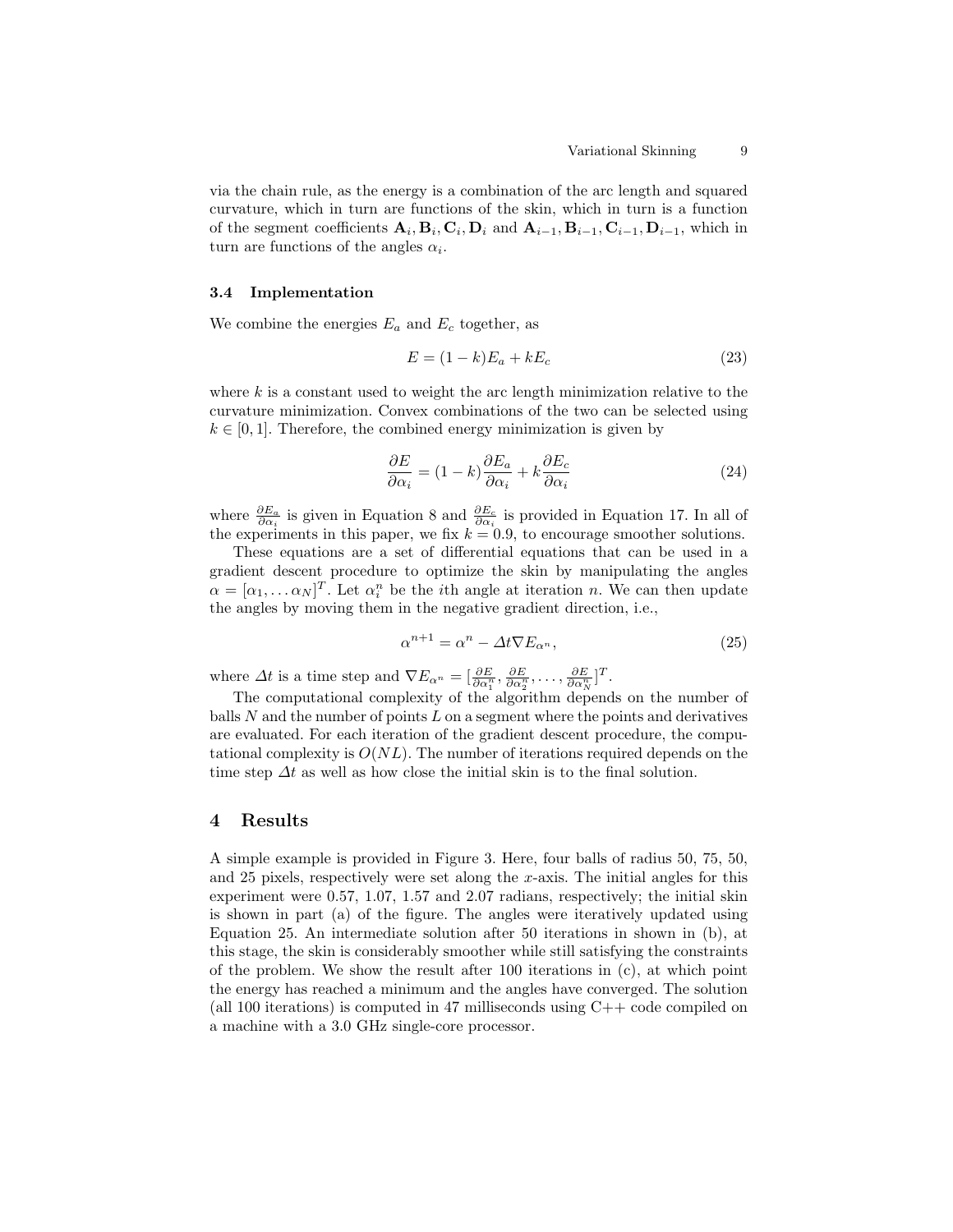

Fig. 3. Example ball skinning. The initialization is shown in (a), and the result after 50 iterations is shown in (b), and the converged result after 100 iterations is shown in (c). The skin is rendered in a blue color.

Figure 4 shows a slightly more complicated example for which some balls overlap and others do not. The initial skin is shown in (a), an intermediate result after 70 iterations in (b), and the final result upon convergence after 140 iterations in (c). The solution (all 140 iterations) is computed in 143 milliseconds.



Fig. 4. Another skinning of a set of balls. Initialization (a), intermediate result (b) after 70 iterations, and final result upon convergence (c) after 140 iterations.

In Figure 5 we show an example of generating an interpolating region for a collection of balls. In this case, we have two skins, one defining the interior boundary of the region (rendered in green), and another defining the exterior boundary (rendered in blue). For each ball, there are two points of contact: one from the interior skin and one for the exterior skin; however, we constrain these points of contact to be separated by 180 degrees. Therefore, for each ball there is only one angle  $\alpha_i$  to be determined as in the examples above. We solve for the angle for all the balls, with each skin contributing a term in Equation 25. In part (a) of Figure 5 we show an initialization, in (b) and intermediate result after 50 iterations, and in (c) the final converged result after 100 iterations. Convergence for this example occurs in 190 milliseconds.

More examples are provided in Figures 6 and 1. In Figure 6, the balls are arranged on a sine wave and have a variable radius. Convergence of the skinning algorithm, starting from a set of angles far from the optimal result, takes 775 milliseconds. In Figure 1, the variable radius balls are arranged in a spiral. The skin is generated in 2.5 seconds.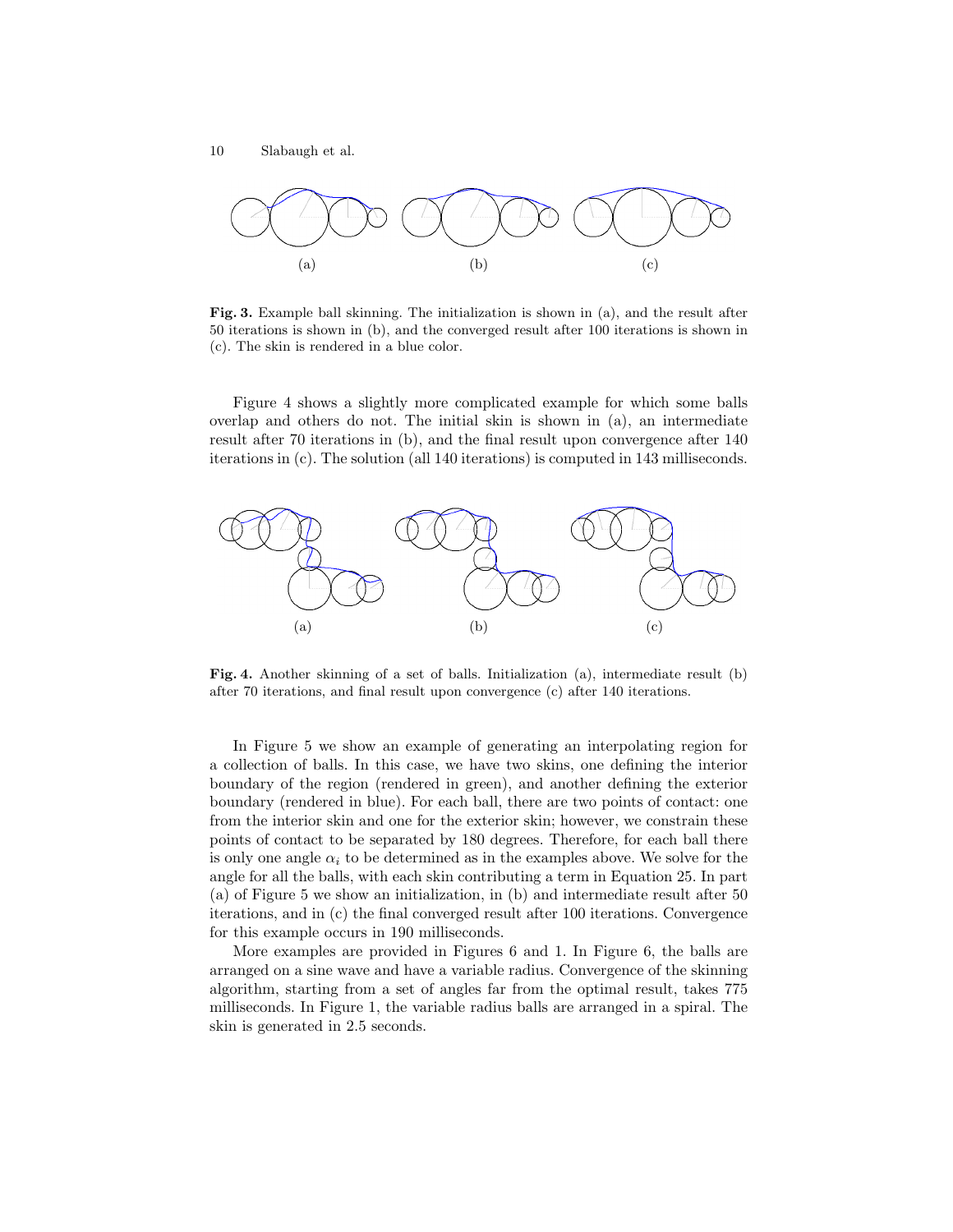

Fig. 5. Generating a smooth interpolating region between a set of balls. Initialization (a), intermediate result (b) after 50 iterations, and final result upon convergence (c) after 100 iterations.



Fig. 6. Generating a smooth interpolating region between a set of balls. Initialization (a), intermediate result (b) after 80 iterations, and final result upon convergence (c) after 160 iterations.

We note that our gradient descent approach only guarantees a locally optimal solution; the particular solution depends on the convexity of the energy functional as well as the initial condition, as demonstrated in Figure 7. In (a) we show an initial skin, and in (b) the result of our approach. The initial condition in (c) is identical to (a) except the middle ball has a different angle drawing the skin down. In (d), we show the result of our approach starting from (c), resulting in a different solution. In this example and many others in the paper, the initial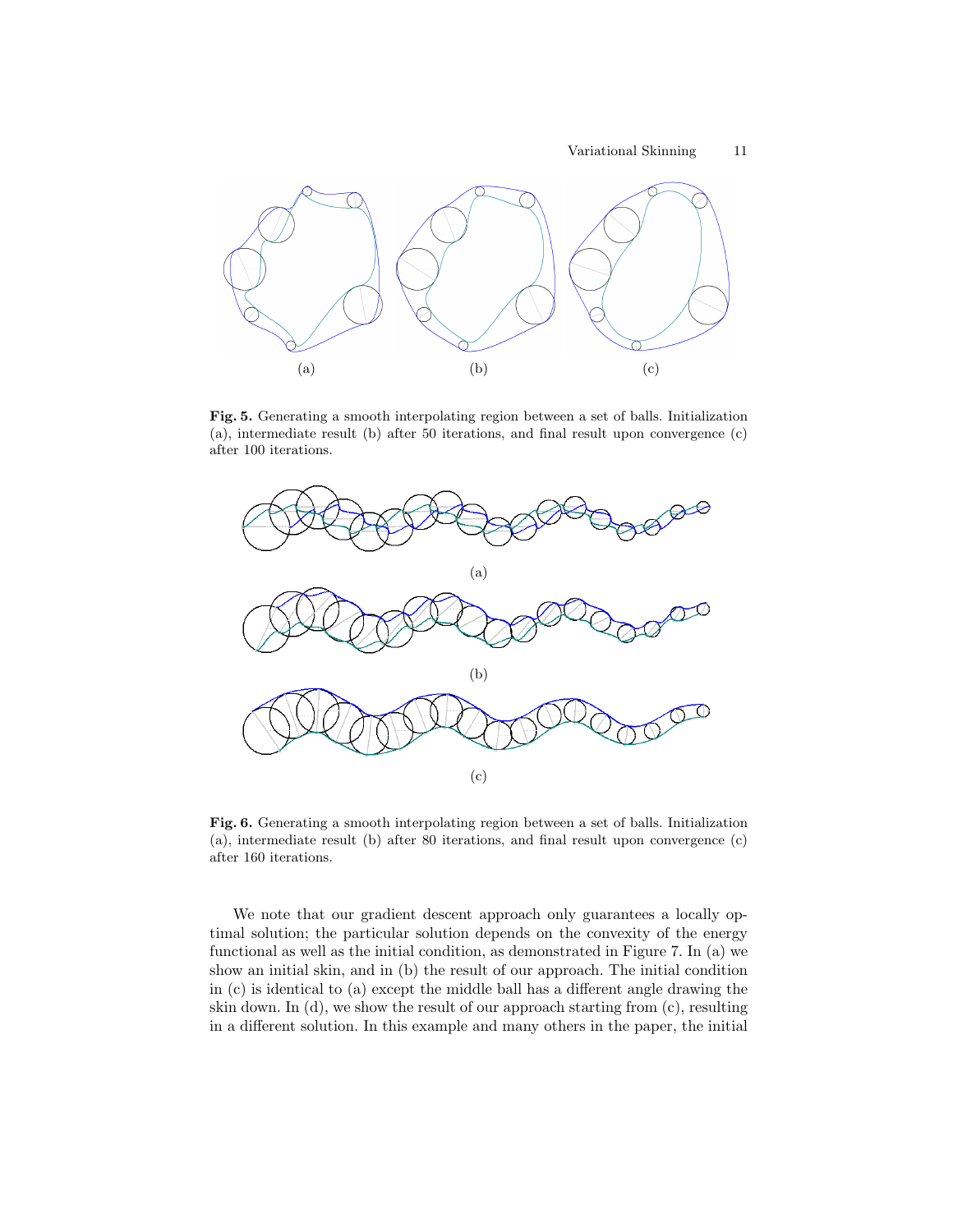

Fig. 7. Solution depends on initial condition. Different solutions (b) and (d) are possible depending on the initial condition (a) and (c), respectively. In (e), we show that the skin may pass through a ball.

skins are chosen to be far from the final solution to demonstrate the effect and robustness of the differential equations. However, in practice, it is typically easy to determine a good initialization based on the choosing an angle for each ball that is along the ray orthogonal to the centerline connecting adjacent ball centroids. Finally, we note that the skin our method generates may pass through a ball (shown in Figure 7 (e)) since it is only constrained to be tangent to the ball at one point of incidence. In our application of modeling blood vessels, this is an acceptable solution since ball itself is a geometric proxy of the local vessel geometry.

#### 5 Conclusion

In this paper, we presented a method for optimally skinning an ordered set of 2D balls. Our formulation of the problem requires that the skin be modeled by a point of contact with each ball and at the point of contact, be tangent to the ball. We have presented novel derivations resulting in differential equations that minimize a convex combination of the arc length and curvature of a third order polynomial spline subject to these constraints. Starting with an initial skin, we evolve the skin's parameters until convergence. Experimental results demonstrate the viability of the method.

For future work, we are interested in extending the approach to interpolate balls in  $R<sup>3</sup>$ . In this case, the point of contact for a ball will be modeled with two angles, and the derivation will result in a coupled set of partial differential equations for these two angles. The skin will then be a surface that interpolates the balls, constrained by the points of contact.